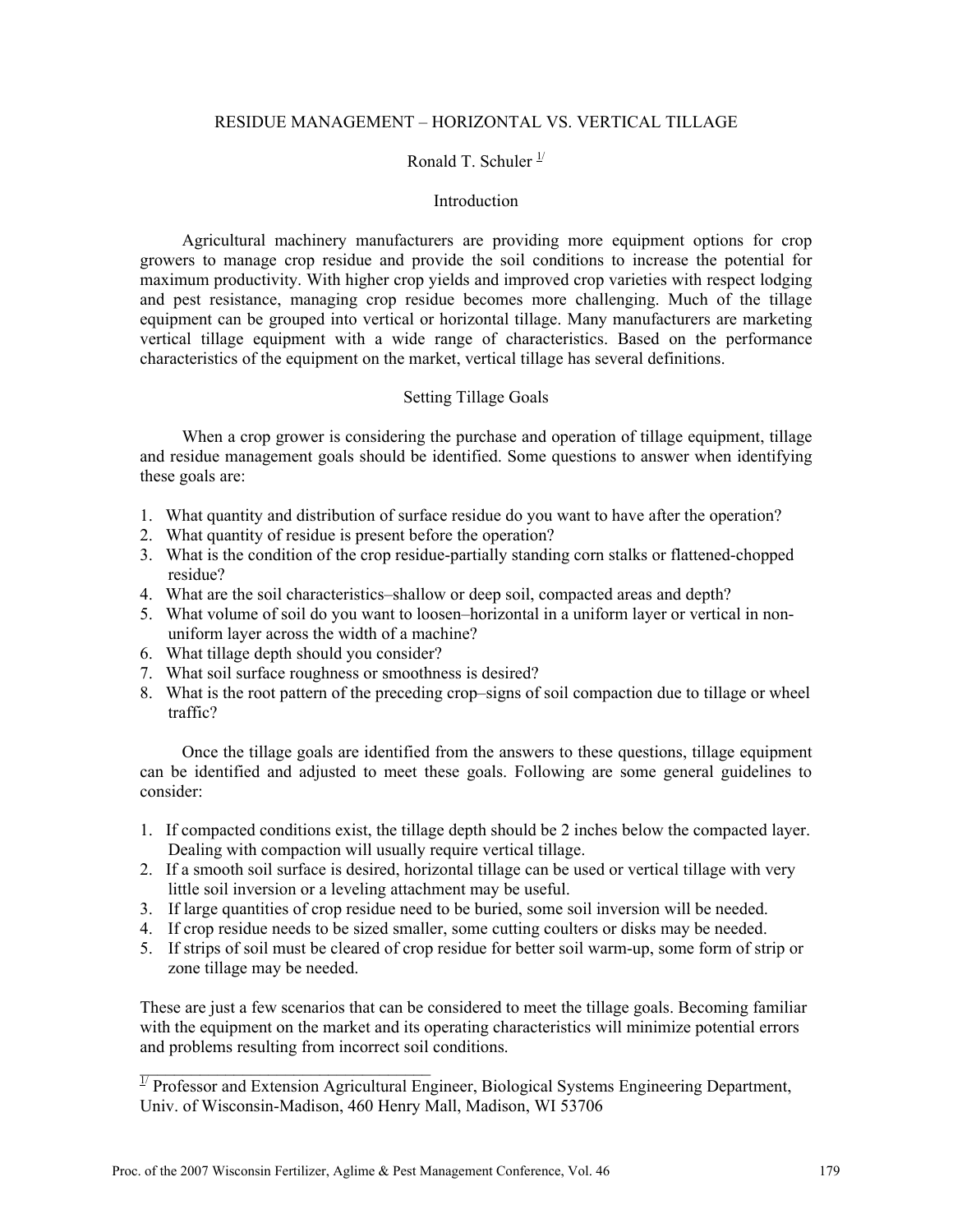#### Horizontal Tillage

Horizontal tillage has been described as a broadcast tillage which creates horizontal layers of soil having layers of different soil densities. Historically, the moldboard plow has been known to produce the dense, compacted plow layer which influenced root patterns. Chisel plows with sweeps with a width greater than the shank spacing will create a horizontal layer. Other tillage machines creating horizontal layers include field cultivators and soil finishers.

Although some of these tillage machines do not create a very dense layer, the change in soil density influences the root pattern. As the root initially develops in and adjusts to the upper-less dense layer, the roots may grow in a horizontal pattern when it reaches the slightly denser layer.

With horizontal tillage, mechanical weed control is more effective reducing the need for chemical weed control. More crop residue is buried with horizontal tillage which may be a problem in soil conditions susceptible to soil erosion due to wind or water. The soil at the soil surface is more uniform with regard to surface roughness and density, which results in better planter performance and more uniform emergence.

The density changes in layers leads to changes in the rate of water movement into the soil profile. When a rainfall event occurs, the water can move more rapidly through the less dense surface layer than through the denser layer below. Some conditions may lead to greater risk of sufficiently high water content in the soil just above the dense layer for short periods of time to impact root development.

### Vertical Tillage

Vertical tillage frequently involves deeper tillage and tool spacing such that soil disturbance depth between the tillage shanks or tools is less. The most common implements in this group are subsoilers, rippers, and chisel plows with straight or twisted shovels. Many combination tillage machines having disks or coulters in front of deep tillage shanks followed by tillage tools to modify residue cover and influence surface roughness condition are readily available on the US farm equipment market.

Several machines referred to a vertical till machines have very different characteristics. Two short line manufacturers have a vertical till attachment for chisel plows. On the chisel plow shank, the shovel is replaced with two fluted coulters, to till about an 8-inch wide strip of soil to a depth of 3 to 4 inches. The coulters have a diameter of about 17 inches and are spaced 6 inches apart. These coulters obviously will not address compaction problems beyond 4 inches but do provide a strip of loosened soil with less surface residue which may enhance planter performance over no-till. Two these manufacturers are Wil-Rich and Yetter.

Another family of tillage implements described as vertical tillage machines has a rolling soil engaging tools. These shallow tillage machines create little or tillage beyond 3 inches and can be used to reduce the roughness of the soil surface. Examples of this equipment are Aerway and Phoenix rolling tillage machines.

Numerous studies have been conducted evaluating the performance these vertical tillage machines primarily dealing subsoiling. Very few studies have identified vertical tillage as a specific treatment. One study was conducted in Iowa.